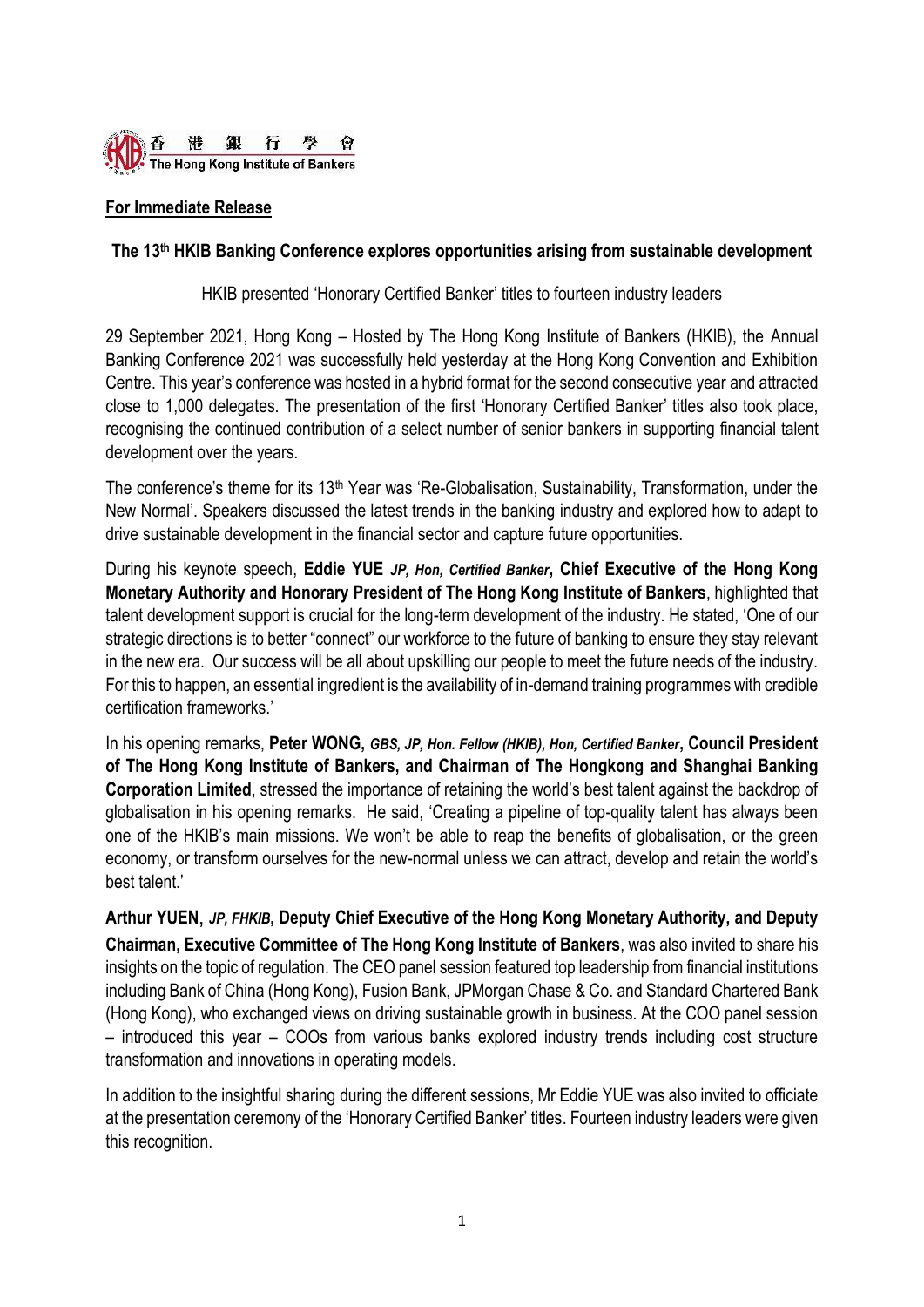The winners of the 'Talent Development Excellence Award' were also announced at the conference. The award aims to recognise the outstanding achievements of financial institutions in talent development, in particular by encouraging banking practitioners to seek Professional Qualifications to strengthen their professional knowledge and skillset. The winners were as follows:

| Award                                     | <b>Winner</b>                                                |
|-------------------------------------------|--------------------------------------------------------------|
| <b>Grand Award</b>                        | DBS Bank (Hong Kong) Limited                                 |
| Star Award - Career Development Framework | Standard Chartered Bank (Hong Kong)<br>Limited               |
| Star Award - HR Strategy                  | China Everbright Bank Co., Ltd. Hong<br>Kong Branch          |
| Star Award - Social Innovation            | Hang Seng Bank Limited                                       |
| Star Award - Human Capital Investment     | <b>Bank of Singapore Limited</b>                             |
| Special Mention Award - Agile Innovator   | China Construction Bank (Asia)<br><b>Corporation Limited</b> |

\*\*\*ENDS\*\*\*

## **Photo captions:**



# **Photo 1**:

Eddie YUE, Chief Executive of the HKMA and Honorary President of the HKIB (eighth left) and Carrie LEUNG, Chief Executive Officer of the HKIB (first left) and the new Honorary Certified Bankers taking a group photo on stage, including:

- Dr Mike CHEN, Chief Executive Officer of China Everbright Bank, Co., Ltd. Hong Kong Branch (second left)
- ZHU Qi, Chairman & Executive Director of CMB Wing Lung Bank Limited (third left)
- Mary HUEN, Executive Director and Chief Executive Officer of Hong Kong and Cluster Chief Executive Officer (Hong Kong, Taiwan & Macau) of Standard Chartered Bank (Hong Kong) Limited (fourth left)
- SUN Yu, Vice Chairman and Chief Executive of Bank of China (Hong Kong) Limited (fifth left)
- Dr Patrick FUNG, Chairman of OCBC Wing Hang Bank Limited (sixth left)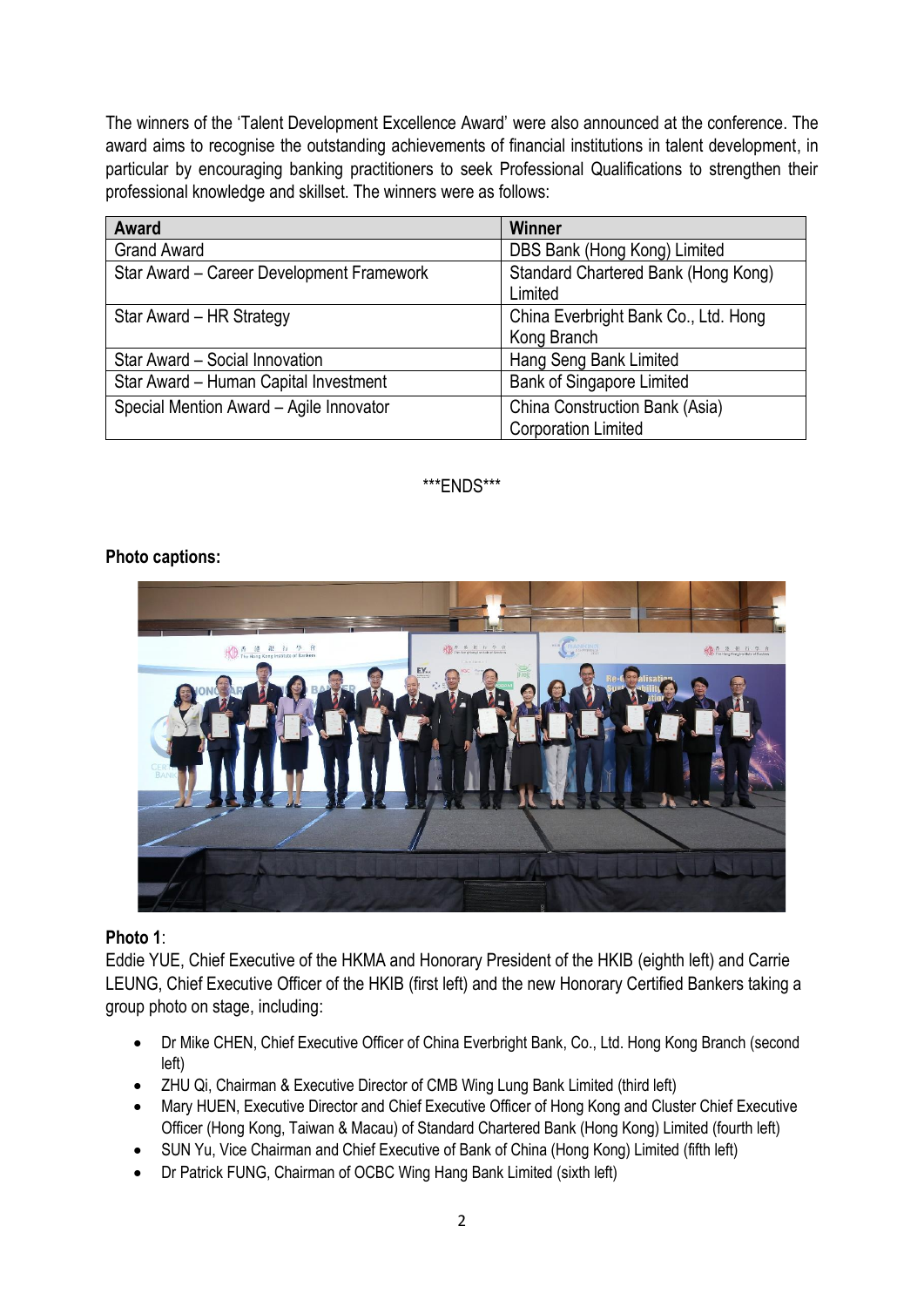- Dr David LI, Executive Chairman of The Bank of East Asia, Limited (seventh left)
- Peter WONG, Chairman of The Hongkong and Shanghai Banking Corporation Limited (eighth right)
- Diana CESAR, Executive Director and Chief Executive of Hang Seng Bank (seventh right)
- GAO Ming, Chairman and Executive Director of Industrial and Commercial Bank of China (Asia) Limited (sixth right)
- Adrian LI, Co-Chief Executive of The Bank of East Asia, Limited (fifth right)
- Harold WONG, Chief Executive and Managing Director of Dah Sing Bank, Limited (fourth right)
- Angel NG, Chief Executive Officer of Citi Hong Kong and Macau CITIBANK, N.A. (third right)
- Miranda KWOK, President and Executive Director of China Construction Bank (Asia) Corporation Limited (second right)
- Felton LAU, Executive Director and Deputy Chief Executive of Chong Hing Bank Limited (first right)



**Photo 2**: Eddie YUE, Chief Executive of the HKMA and Honorary President of the HKIB, provides a keynote speech at the Annual Banking Conference hosted by the Institute.

![](_page_2_Picture_11.jpeg)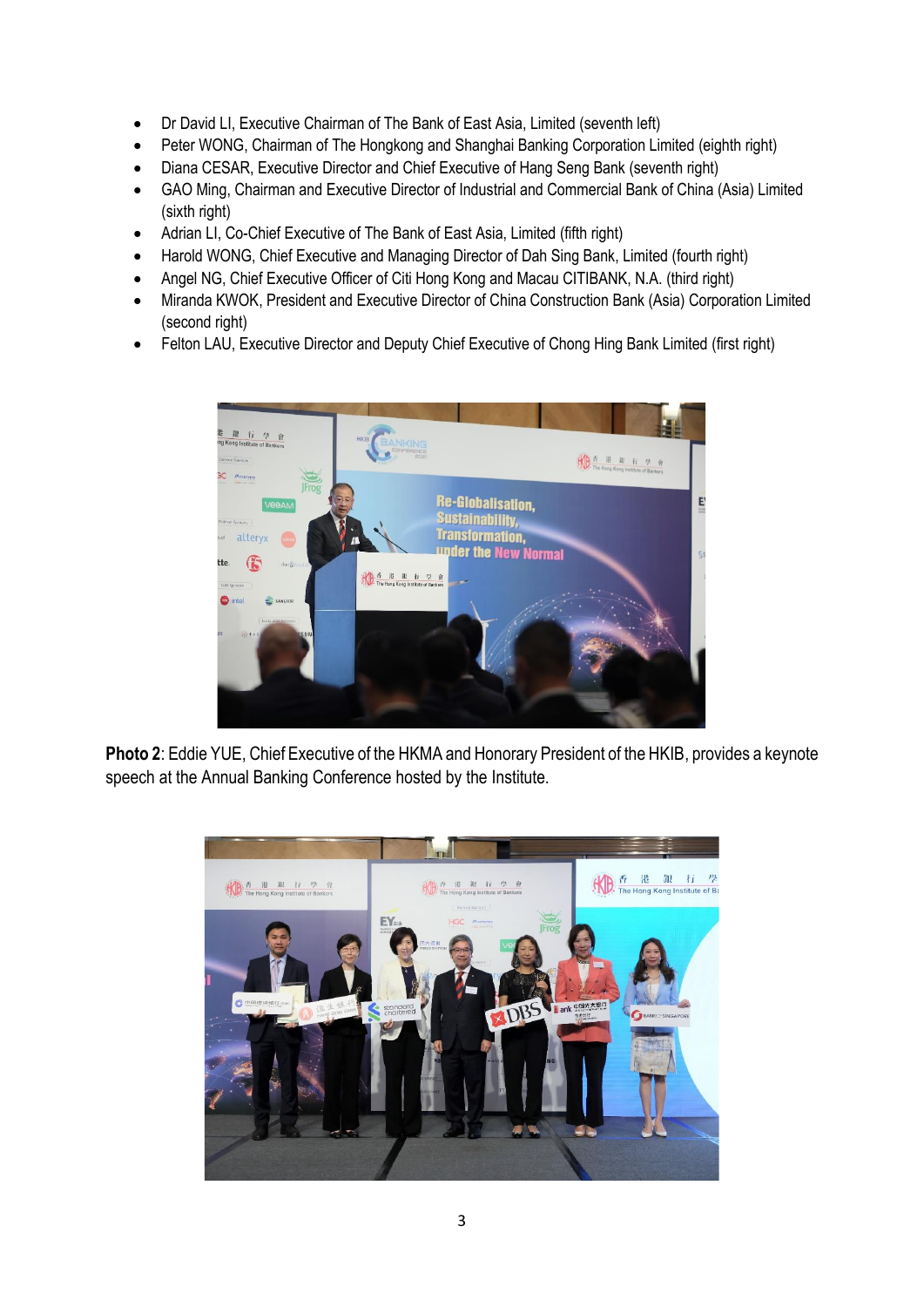**Photo 3**: Arthur YUEN, Deputy Chief Executive of the Hong Kong Monetary Authority, and Deputy Chairman, Executive Committee of the HKIB, presents the 'Talent Development Excellence Award' to winners at the Annual Banking Conference hosted by the Institute.

![](_page_3_Picture_1.jpeg)

**Photo 4**: (Second from left) Filippo GORI, Asia Pacific Chief Executive Officer of JPMorgan Chase & Co.; Mary HUEN, Executive Director and Chief Executive Officer of Hong Kong and Cluster Chief Executive Officer (Hong Kong, Taiwan & Macau) of Standard Chartered Bank (Hong Kong) Limited; Eric SUM, Chief Executive of Fusion Bank; SUN Yu, Chief Executive of Bank of China (Hong Kong) share their insights on how to drive sustainable growth in the banking industry at the CEO panel of the Annual Banking Conference hosted by the Institute.

## **For media enquiries, please contact:**

Paradigm Consulting

Ralph Lee +852 2251 9833 Lauren Hui +852 2251 9990 [hkib@paradigmconsulting.com.hk](mailto:hkib@paradigmconsulting.com.hk)

#### **Notes to editors:**

## **About The Hong Kong Institute of Bankers**

The Hong Kong Institute of Bankers (HKIB) has been serving the local banking community in the provision of professional training and certification services since 1963. HKIB is the first not-for-profit institution in Hong Kong to issue banking qualifications and was appointed by the Education Bureau as a Professional Qualifications Assessment Agency in August 2020. With an objective to maintain and further develop the territory's status as an international financial centre, the Institute works with the support of banks, regulators, financial institutions, academic institutions and various professional bodies to provide local banking practitioners with professional training and development opportunities. In view of the changing landscape of the banking and financial services industry in Hong Kong and mainland China, as well as on a global scale, the importance of continuing to enhance the standards of professional development has gained